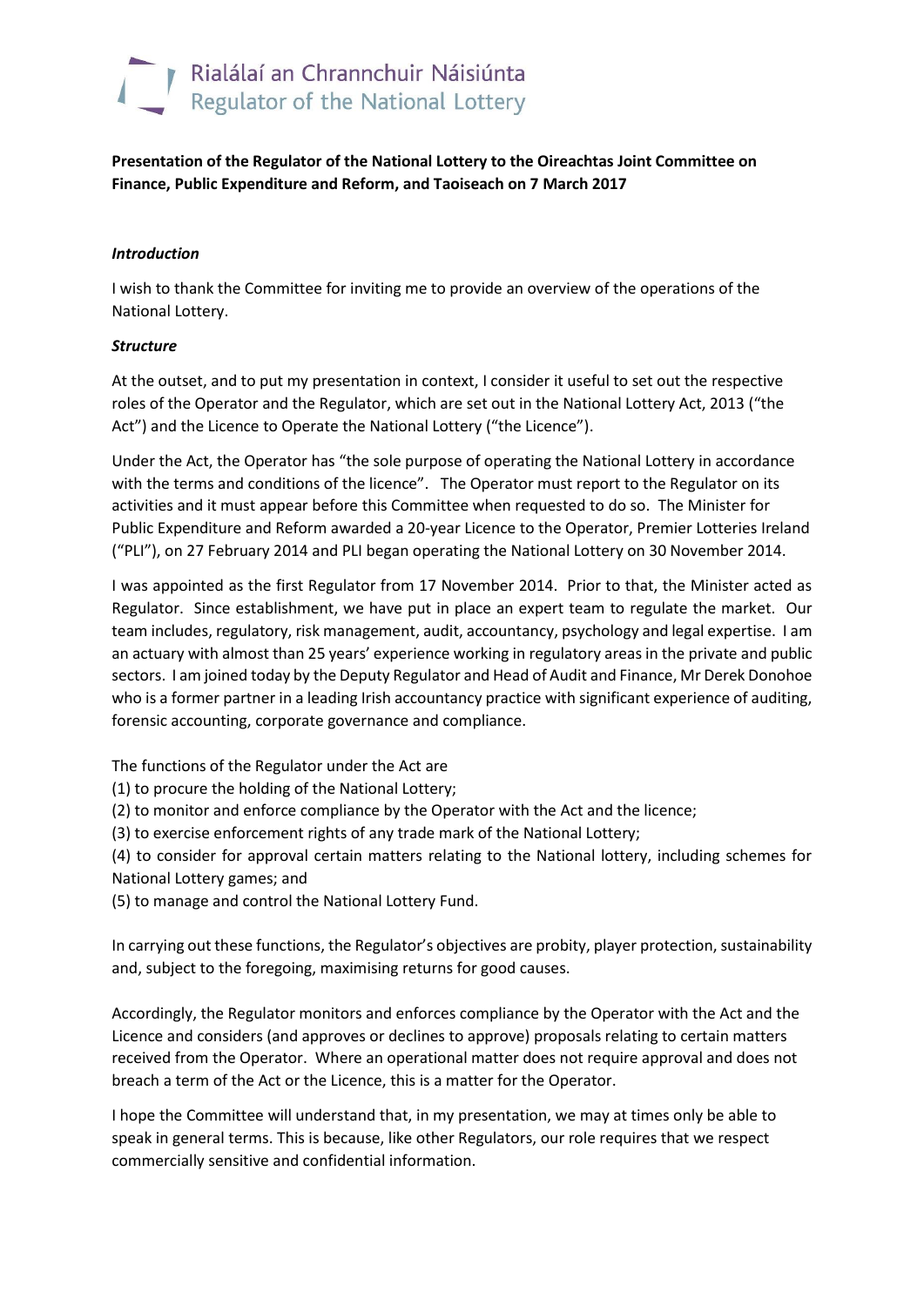## *Oversight*

In relation to compliance by the Operator with the requirements of the Act and the Licence, the Regulator continuously monitors the activities of the Operator. Such monitoring includes: -

- 1. Oversight of data and systems of the Operator, for example monitoring sales, cashflows etc. This includes oversight of the Independent Control System, which duplicates the activities of the Operator's business system and provides an important verification tool.
- 2. Review of the Operator's processes and controls. For example, we have conducted reviews of the Operator's processes for risk management, anti-fraud, prizes management and fitness and probity.
- 3. Reviews of specific matters, e.g. technology outages.
- 4. Receipt and review of regular reports from the Operator including management accounts, reports on IT performance and trading reports.
- 5. Reviews of arrangements for and output of internal and external audit.
- 6. Consideration of reports produced by audit firms and other experts
- 7. Ongoing review of on-line play including the controls set out in the Licence, such as registration, limits on online account balances, limits on spending and a requirement that payment of large prizes is contingent on proof of age and identity.

Our oversight also informs considerations when proposals are being assessed for approval.

In doing this work, we have overseen enhancements in a number of areas, including risk management, internal audit, governance of information and communication technology and controls for on-line play.

# *Proposals from the Operator*

We consider requests for approval of certain matters, which under the Act and the Licence, require the approval of the Regulator. Such matters include Codes of Practice for Advertising and Promotion, Sales, Participant Relations and Employee Vetting as well as proposals relating to schemes for lottery games and third party providers.

In total, the Operator has submitted 69 requests for approval. These were considered in accordance with the Act and the Licence and on 60 occasions further information was sought by the Regulator and/or the Operator chose to submit amended requests for approval. Ultimately, 59 submissions received from the Operator have been approved.

# *Management and Control of the National Lottery Fund*

A key function of the Regulator is to manage and control the National Lottery Fund and we review weekly detailed financial reports and receive and disburse funds as provided for in the Licence. Under the Licence the amount allocated to good causes is equal to 65% of the difference between total net sales and the amount in respect of prizes. In 2016, €218.9m was transferred for Good Causes, €7m of which related to sales in previous years (2015: €193.3m).